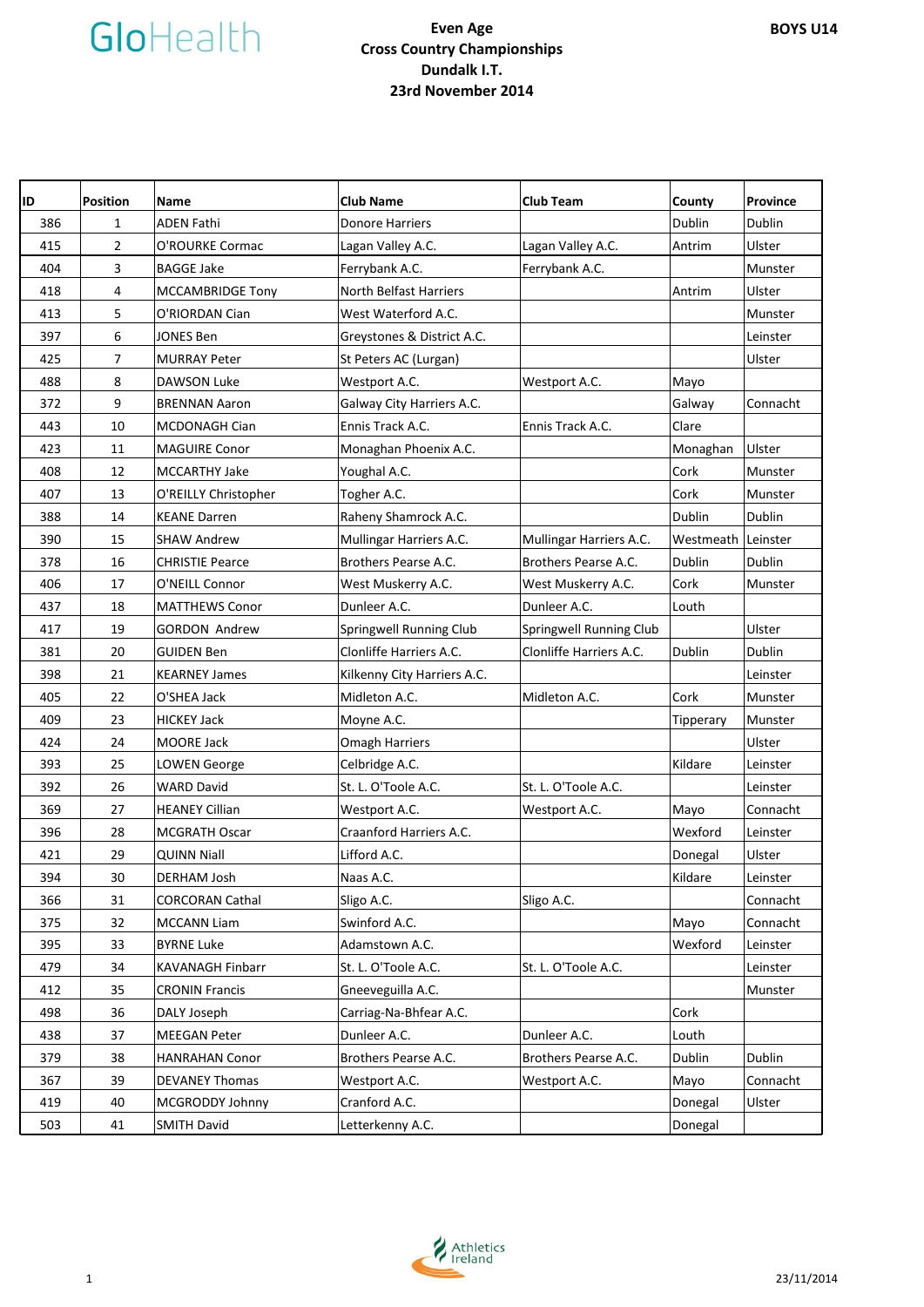| ID   | <b>Position</b> | <b>Name</b>            | <b>Club Name</b>              | <b>Club Team</b>               | County    | Province      |
|------|-----------------|------------------------|-------------------------------|--------------------------------|-----------|---------------|
| 491  | 42              | <b>REID Thomas</b>     | <b>North Belfast Harriers</b> |                                | Antrim    |               |
| 403  | 43              | <b>MCGUIRE James</b>   | Ennis Track A.C.              | Ennis Track A.C.               | Clare     | Munster       |
| 416  | 44              | <b>CULBERTSON Jack</b> | Springwell Running Club       | Springwell Running Club        |           | Ulster        |
| 495  | 45              | WHELEHAN Ben           | Kilmurray/Ibrick/N.Clare A.C. |                                | Clare     |               |
| 370  | 46              | <b>MCALISTER Rossa</b> | Westport A.C.                 | Westport A.C.                  | Mayo      | Connacht      |
| 420  | 47              | <b>FARREN Oisin</b>    | Letterkenny A.C.              |                                | Donegal   | Ulster        |
| 1046 | 48              | <b>BOLGER Cian</b>     | Clonliffe Harriers A.C.       | Clonliffe Harriers A.C.        |           |               |
| 384  | 49              | <b>KELLY Jack</b>      | Dundrum South Dublin A.C.     | Dundrum South Dublin A.C.      |           | <b>Dublin</b> |
| 499  | 50              | <b>MANNING Ruairi</b>  | North Cork A.C.               |                                | Cork      |               |
| 466  | 51              | <b>LUBY Ciaran</b>     | Mullingar Harriers A.C.       | Mullingar Harriers A.C.        | Westmeath |               |
| 368  | 52              | <b>DOHERTY Sean</b>    | Westport A.C.                 | Westport A.C.                  | Mayo      | Connacht      |
| 449  | 53              | POWER Adam             | Ferrybank A.C.                | Ferrybank A.C.                 |           |               |
| 455  | 54              | <b>CARTY Peter</b>     | Lagan Valley A.C.             | Lagan Valley A.C.              | Antrim    |               |
| 383  | 55              | <b>GLEESON Shane</b>   | Dundrum South Dublin A.C.     | Dundrum South Dublin A. Dublin |           | Dublin        |
| 414  | 56              | MCCRUDDEN Adam         | Finn Valley A.C.              | Finn Valley A.C.               | Donegal   | Ulster        |
| 450  | 57              | <b>FRAIN Ronan</b>     | Finn Valley A.C.              | Finn Valley A.C.               | Donegal   |               |
| 456  | 58              | <b>MCCABE Callum</b>   | Lagan Valley A.C.             | Lagan Valley A.C.              | Antrim    |               |
| 556  | 59              | <b>COUGHLAN James</b>  | Tullamore Harriers A.C.       | Tullamore Harriers A.C.        |           |               |
| 439  | 60              | O'BRIEN Daniel         | Dunleer A.C.                  | Dunleer A.C.                   | Louth     |               |
| 459  | 61              | <b>SCOTT Tim</b>       | Lagan Valley A.C.             | Lagan Valley A.C.              | Antrim    |               |
| 460  | 62              | <b>HARTNETT Paul</b>   | Midleton A.C.                 | Midleton A.C.                  | Cork      |               |
| 545  | 63              | <b>QUINN Eoin</b>      | Mullingar Harriers A.C.       |                                | Westmeath |               |
| 410  | 64              | <b>CAVE Scott</b>      | Ennis Track A.C.              | Ennis Track A.C.               | Clare     | Munster       |
| 376  | 65              | <b>BELTON Cian</b>     | Longford A.C                  |                                |           | Connacht      |
| 501  | 66              | <b>CAREY David</b>     | Inishowen A.C.                |                                | Donegal   |               |
| 467  | 67              | <b>MARTIN Brian</b>    | Mullingar Harriers A.C.       | Mullingar Harriers A.C.        | Westmeath |               |
| 382  | 68              | <b>CULLEN Aaron</b>    | Clonliffe Harriers A.C.       | Clonliffe Harriers A.C.        |           | <b>Dublin</b> |
| 500  | 69              | O'FLYNN Michael        | North Cork A.C.               |                                | Cork      |               |
| 540  | 70              | <b>RYAN Adam</b>       | Newport A.C.                  |                                | Tipperary |               |
| 559  | 71              | WRIGHT Zach            | Tullamore Harriers A.C.       | Tullamore Harriers A.C.        |           |               |
| 553  | 72              | <b>HOGAN Josh</b>      | Sliabh Bhuide Rovers A.C.     |                                | Wexford   | Leinster      |
| 436  | 73              | DOHENY Tj              | Dunleer A.C.                  | Dunleer A.C.                   | Louth     |               |
| 502  | 74              | <b>HARKIN Ben</b>      | Milford A.C.                  |                                | Donegal   |               |
| 543  | 75              | <b>GAFFNEY Enda</b>    | Mullingar Harriers A.C.       |                                | Westmeath |               |
| 544  | 76              | <b>HOGAN Rian</b>      | Mullingar Harriers A.C.       |                                | Westmeath |               |
| 377  | 77              | <b>WILLIAMS Daragh</b> | Tireragh A.C.                 |                                |           | Connacht      |
| 518  | 78              | <b>CLEARY Jack</b>     | Naas A.C.                     |                                | Kildare   |               |
| 489  | 79              | <b>FERRIS Adam</b>     | St Malachys                   |                                | Antrim    |               |
| 473  | 80              | MORGAN Michael         | Sligo A.C.                    | Sligo A.C.                     |           |               |
| 465  | 81              | <b>LANE Oisin</b>      | Mullingar Harriers A.C.       | Mullingar Harriers A.C.        | Westmeath |               |
| 477  | 82              | MAIRS Johnny           | Springwell Running Club       | Springwell Running Club        |           |               |

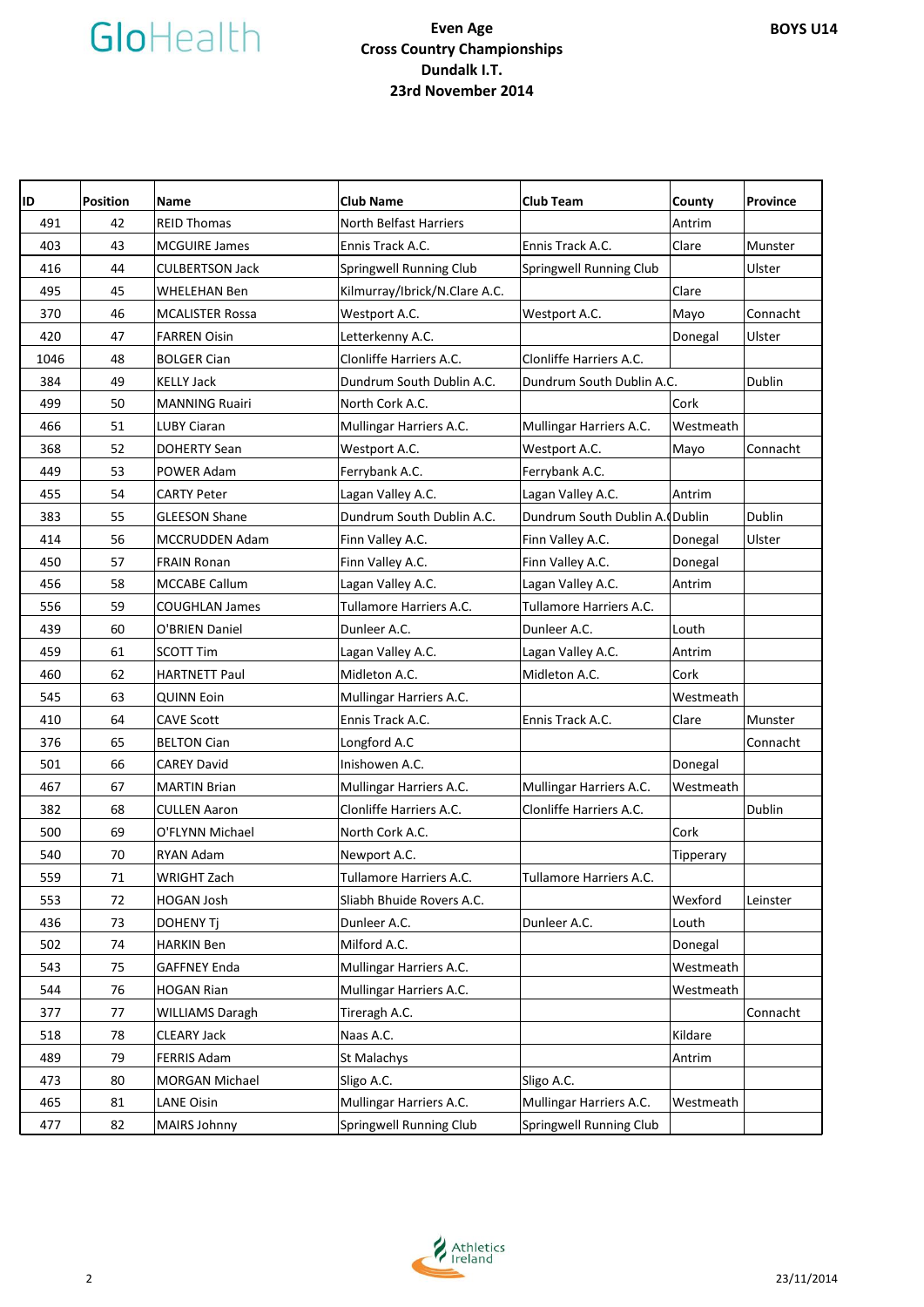| ID   | <b>Position</b> | <b>Name</b>                 | <b>Club Name</b>              | <b>Club Team</b>        | County    | Province |
|------|-----------------|-----------------------------|-------------------------------|-------------------------|-----------|----------|
| 550  | 83              | <b>BATES Cian</b>           | Kilmore A.C.                  |                         | Wexford   |          |
| 451  | 84              | <b>MCMONAGLE Shane</b>      | Finn Valley A.C.              | Finn Valley A.C.        | Donegal   |          |
| 546  | 85              | RAFFERTY Paddy              | Mullingar Harriers A.C.       |                         | Westmeath |          |
| 435  | 86              | <b>BUTLER Cathal</b>        | Dunleer A.C.                  | Dunleer A.C.            | Louth     |          |
| 485  | 87              | <b>MCNABOLA Brian</b>       | West Muskerry A.C.            | West Muskerry A.C.      |           |          |
| 458  | 88              | MISKELLY Ryan               | Lagan Valley A.C.             | Lagan Valley A.C.       | Antrim    |          |
| 537  | 89              | MCLAUGHLIN Dylan            | Moyne A.C.                    |                         | Tipperary |          |
| 533  | 90              | O'ROURKE Lorcan             | Monaghan Phoenix A.C.         |                         | Monaghan  |          |
| 529  | 91              | <b>MCKENNA Andrew</b>       | Glaslough Harriers A.C.       |                         | Monaghan  |          |
| 494  | 92              | O'MALLEY Cillian            | Kilmurray/Ibrick/N.Clare A.C. |                         | Clare     |          |
| 487  | 93              | MOYNIHAN Eoin               | West Muskerry A.C.            | West Muskerry A.C.      |           |          |
| 444  | 94              | <b>DEASY Ben</b>            | Ennis Track A.C.              | Ennis Track A.C.        |           |          |
| 482  | 95              | <b>SPILLANE Michael</b>     | St. L. O'Toole A.C.           | St. L. O'Toole A.C.     |           |          |
| 426  | 96              | <b>KELLY Luke</b>           | Brothers Pearse A.C.          | Brothers Pearse A.C.    |           |          |
| 526  | 97              | <b>COYLE Matthew</b>        | Swinford A.C.                 |                         | Mayo      |          |
| 422  | 98              | <b>FAGAN Oisin</b>          | Monaghan Phoenix A.C.         |                         | Monaghan  | Ulster   |
| 558  | 99              | <b>MURPHY Michael</b>       | Tullamore Harriers A.C.       | Tullamore Harriers A.C. |           |          |
| 461  | 100             | O'BRIEN Frank               | Midleton A.C.                 | Midleton A.C.           | Cork      |          |
| 493  | 101             | <b>DONNELLAN Ronan</b>      | Kilmurray/Ibrick/N.Clare A.C. |                         | Clare     |          |
| 522  | 102             | <b>HODGINS Neal</b>         | Dunleer A.C.                  |                         | Louth     |          |
| 483  | 103             | <b>DOWNEY James</b>         | West Muskerry A.C.            | West Muskerry A.C.      |           |          |
| 4309 | 104             | <b>FORRESTER Cillin</b>     | Clonliffe Harriers A.C.       | Clonliffe Harriers A.C. |           |          |
| 373  | 105             | <b>OATES Rian</b>           | Galway City Harriers A.C.     |                         | Galway    | Connacht |
| 496  | 106             | <b>CAULFIELD Fintan</b>     | Tulla A.C.                    |                         | Clare     |          |
| 534  | 107             | O'DWYER Adam                | Moycarkey Coolcroo A.C.       |                         | Tipperary |          |
| 389  | 108             | <b>MORGAN Paul</b>          | Metro/St. Brigid's A.C.       |                         | Dublin    | Dublin   |
| 371  | 109             | <b>RYALL Oisin</b>          | Westport A.C.                 | Westport A.C.           | Mayo      | Connacht |
| 513  | 110             | <b>PHIBBS David</b>         | Greystones & District A.C.    |                         | Kildare   |          |
| 453  | 111             | <b>MCHUGH Diarmuid</b>      | Finn Valley A.C.              | Finn Valley A.C.        |           |          |
| 468  | 112             | MCCOOL Paul Óg              | Mullingar Harriers A.C.       | Mullingar Harriers A.C. |           |          |
| 530  | 113             | <b>MCKENNA Liam</b>         | Glaslough Harriers A.C.       |                         | Monaghan  |          |
| 391  | 114             | WHITELAW John               | Mullingar Harriers A.C.       | Mullingar Harriers A.C. | Westmeath | Leinster |
| 484  | 115             | <b>MANNING Tadhgmaurice</b> | West Muskerry A.C.            | West Muskerry A.C.      |           |          |
| 525  | 116             | <b>BELL Gabriel</b>         | St. Peter's A.C. (Louth)      |                         | Louth     |          |
| 380  | 117             | RYAN Daniel                 | Brothers Pearse A.C.          | Brothers Pearse A.C.    | Dublin    | Dublin   |
| 441  | 118             | <b>CAHIL Padraig</b>        | Ennis Track A.C.              | Ennis Track A.C.        | Clare     |          |
| 476  | 119             | <b>GORMLEY Eoghan</b>       | Springwell Running Club       | Springwell Running Club |           |          |
| 475  | 120             | <b>CARR Andrew</b>          | Springwell Running Club       | Springwell Running Club |           |          |
| 552  | 121             | ROCHE-DOYLE Jack            | Kilmore A.C.                  |                         | Wexford   |          |
| 462  | 122             | WALSH Seán                  | Leevale A.C.                  | Midleton A.C.           |           |          |
| 431  | 123             | <b>KERINS Matthew</b>       | Clonliffe Harriers A.C.       | Clonliffe Harriers A.C. |           |          |

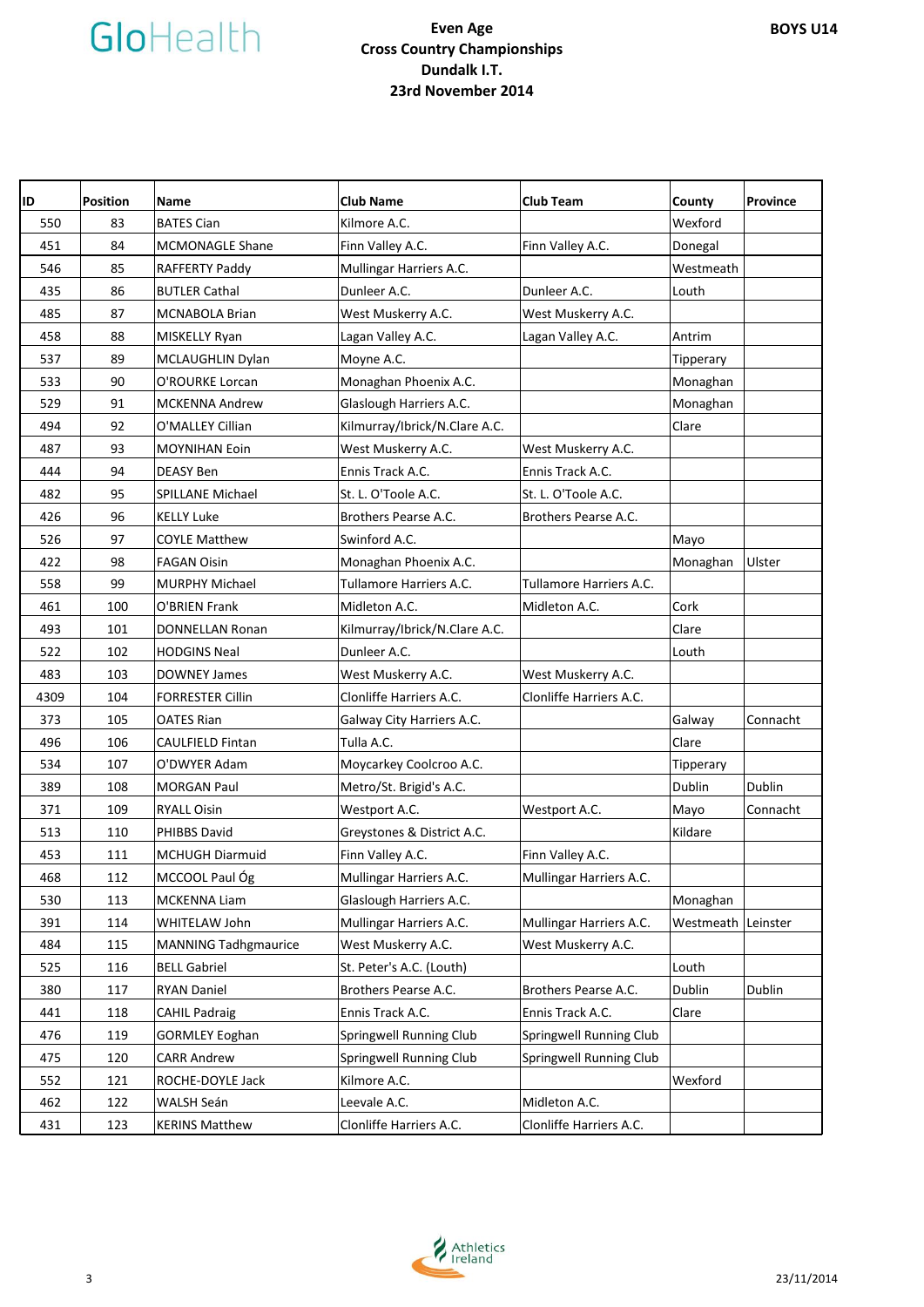

| ID   | <b>Position</b>       | <b>Name</b>               | <b>Club Name</b>                  | <b>Club Team</b>          | County               | Province |
|------|-----------------------|---------------------------|-----------------------------------|---------------------------|----------------------|----------|
| 447  | 124                   | <b>HEARNE Eoin</b>        | Ferrybank A.C.                    | Ferrybank A.C.            |                      |          |
| 548  | 125                   | <b>KEANE Conor</b>        | D.M.P. A.C.                       |                           | Wexford              |          |
| 400  | 126                   | <b>COSCORAN Peter</b>     | Star of the Sea A.C.              |                           |                      | Leinster |
| 492  | 127                   | <b>LILLIS Gearoid</b>     | Kilmihil A.C.                     |                           | Clare                |          |
| 505  | 128                   | <b>BURKE James</b>        | <b>Ballinasloe &amp; District</b> |                           | Galway               |          |
| 374  | 129                   | <b>DUFFY Ewan</b>         | Lake District Athletics           |                           | Mayo                 | Connacht |
| 555  | 130                   | <b>BRACKEN Dermot</b>     | Tullamore Harriers A.C.           | Tullamore Harriers A.C.   |                      |          |
| 515  | 131                   | <b>MAHER Luke</b>         | Le Cheile A.C.                    |                           | Kildare              |          |
| 554  | 132                   | <b>HANLON James</b>       | Taghmon A.C.                      |                           | Wexford              |          |
| 402  | 133                   | KULCZYNSKI Sabian         | Ennis Track A.C.                  | Ennis Track A.C.          | Clare                | Munster  |
| 478  | 134                   | <b>DUNBARGIBNEY Ben</b>   | St. L. O'Toole A.C.               | St. L. O'Toole A.C.       |                      |          |
| 428  | 135                   | <b>WALL Cillian</b>       | Brothers Pearse A.C.              | Brothers Pearse A.C.      |                      |          |
| 527  | 136                   | <b>MORAN Padraig</b>      | Swinford A.C.                     |                           | Mayo                 |          |
| 452  | 137                   | <b>KEARNS Christopher</b> | Finn Valley A.C.                  | Finn Valley A.C.          |                      |          |
| 427  | 138                   | <b>MACPHAIDIN Liam</b>    | Brothers Pearse A.C.              | Brothers Pearse A.C.      |                      |          |
| 531  | 139                   | <b>MURPHY Jack</b>        | Glaslough Harriers A.C.           |                           | Monaghan             |          |
| 433  | 140                   | <b>DEMPSEY James</b>      | Dundrum South Dublin A.C.         | Dundrum South Dublin A.C. |                      |          |
| 517  | 141                   | OLOWU Mayowa              | Le Cheile A.C.                    |                           | Kildare              |          |
| 523  | 142                   | <b>MCARDLE James</b>      | Glenmore A.C.                     |                           | Louth                |          |
| 547  | 143                   | <b>WALL Craig</b>         | Adamstown A.C.                    |                           | Wexford              |          |
| 538  | 144                   | <b>TOBIN Charlie</b>      | Moyne A.C.                        |                           | Tipperary            |          |
| 457  | 145                   | <b>MCWILLIAMS Frank</b>   | Lagan Valley A.C.                 | Lagan Valley A.C.         | Antrim               |          |
| 536  | 146                   | LUPTAN Jack               | Moyne A.C.                        |                           | Tipperary            |          |
| 401  | 147                   | <b>TODD Brian</b>         | Tullamore Harriers A.C.           |                           |                      |          |
| 520  | 148                   | <b>KING Dillon</b>        | Suncroft A.C.                     |                           | Kildare              |          |
| 535  | 149                   | <b>BURKE Sean</b>         | Moyne A.C.                        |                           | Tipperary            |          |
| 474  | 150                   | <b>CAMPBELL Adam</b>      | Springwell Running Club           | Springwell Running Club   |                      |          |
| 463  | 151                   | <b>HALLAHAN Cormac</b>    | Midleton A.C.                     | Midleton A.C.             |                      |          |
| 532  | 152                   | <b>MCATEER Brian</b>      | Monaghan Phoenix A.C.             |                           | Monaghan             |          |
| 551  | 153                   | <b>CASSIDY Conor</b>      | Kilmore A.C.                      |                           | Wexford              |          |
| 541  | 154                   | <b>FOGARTY Arron</b>      | Thurles Crokes A.C.               |                           | Tipperary            |          |
| 5499 | 155                   | PEILOW Adam               | D.M.P. A.C.                       |                           | Wexford              |          |
| 486  | 156                   | MCNABOLA Eoin             | West Muskerry A.C.                | West Muskerry A.C.        |                      |          |
|      |                       |                           |                                   |                           |                      |          |
|      |                       | <b>Club Team Points</b>   |                                   |                           |                      |          |
|      | Place<br>$\mathbf{1}$ | Club<br>Westport A.C.     | <b>Positions</b><br>8, 27, 39, 46 | <b>Points</b><br>120      | <b>Points</b><br>120 |          |
|      | $\overline{2}$        | Lagan Valley A.C.         | 2, 54, 58, 61                     | 175                       | 175                  |          |
|      | 3                     | Dunleer A.C.              | 18, 37, 60, 73                    | 188                       | 188                  |          |
|      | 4                     | Ennis Track A.C.          | 10, 43, 64, 94                    | 211                       | 211                  |          |
|      | 5                     | Mullingar Harriers A.C.   | 15, 51, 67, 81                    | 214                       | 214                  |          |
|      | 6                     | Clonliffe Harriers A.C.   | 20, 48, 68, 104                   | 240                       | 240                  |          |
|      | $\overline{7}$        | Springwell Running Club   | 19, 44, 82, 119                   | 264                       | 264                  |          |